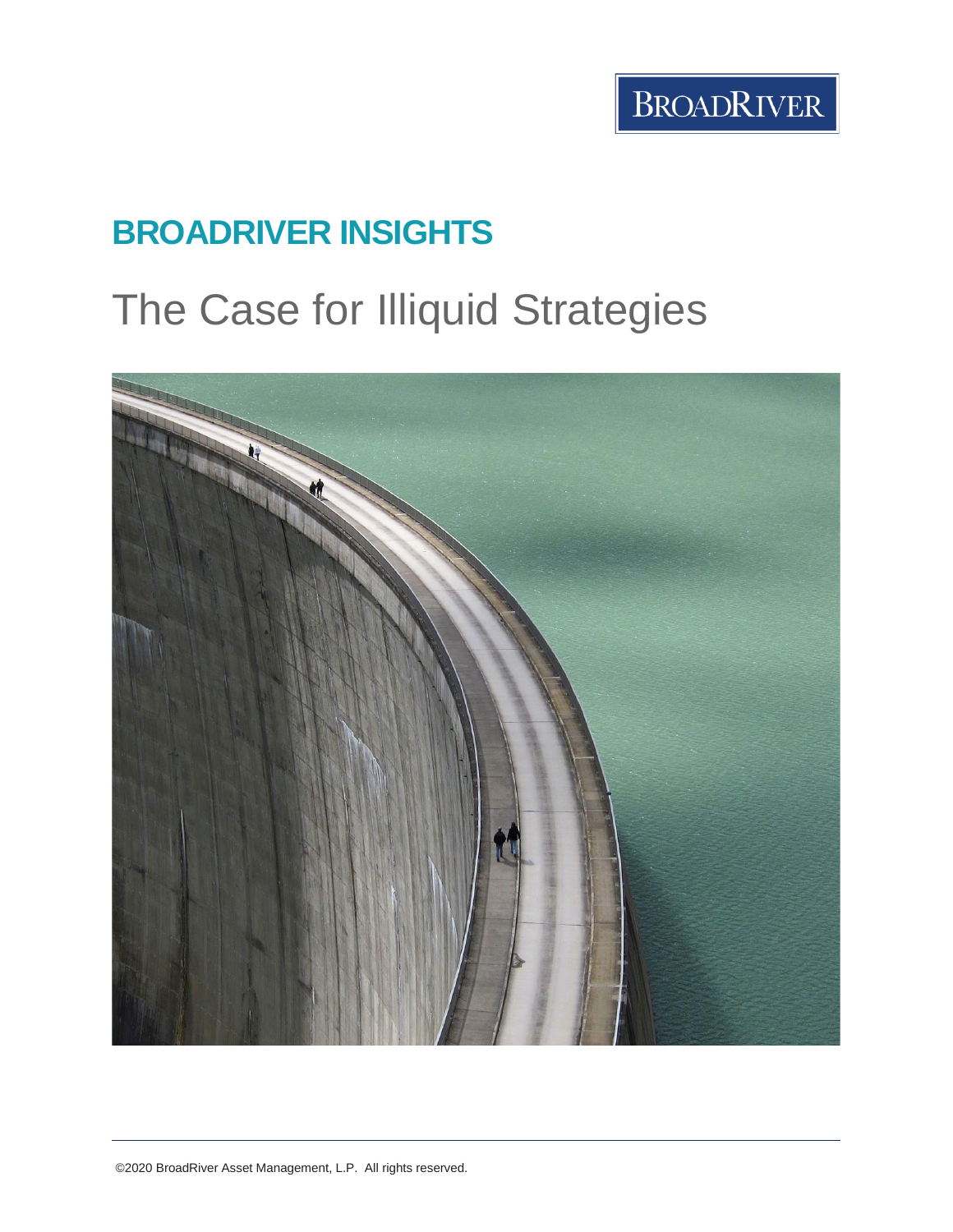# The Case for Illiquid Strategies

## **Overview**

The rationale for adopting longer-duration illiquid alternatives is an important consideration for many investment portfolios. Due to the innate liquidity and duration premiums present in these investments, long-term illiquid opportunities carry the potential to generate higher returns than their more liquid counterparts.

A recurring theme in investor discussions is an aversion to illiquidity in prospective alternative investments, particularly in the context of a longer-term fund. Often, this is a perfectly reasonable inclination as many investors face high (or highly uncertain) liquidity needs, and many have short-duration liabilities for which long-term lockups are wholly inappropriate. However, the general preference for investment liquidity seems to have permeated much of the investor universe, including many who should be taking the opposite approach. Investors with an appetite for illiquid alternative investments have the opportunity to generate excess returns through exposure to a liquidity premium and duration premium in these longer-term strategies.

#### Liquidity Premium

Alternative investments produce excess returns through various sources. In some cases, these returns are generated through exploitable demand- or supply-side dislocations, or inefficiencies in niche markets. In other strategies, expertise plays a crucial role in producing true alpha, again particularly in niche markets. Most commonly, a liquidity premium acts as the key driver of return in alternative investments. To simplify vastly:

 $r_{\text{Alternatives}} = \beta + \alpha_{\text{Liquality}} + \alpha_{\text{Other}}$ 

- β captures the portion of return corresponding to the investment risk in a perfectly efficient market;
- αOther captures any potentially exploitable deviations from perfect market efficiency; and
- **•**  $\alpha$ <sub>Liquidity</sub> represents the additional return attributable to liquidity premium, separated from  $\alpha$ <sub>Other</sub> for the sake of this discussion.

This liquidity premium results from reduced demand for illiquid investments, particularly from those investors who have liquidity concerns. In order to compensate for the lower demand, these assets must offer a higher return to attract investment capital. Investors with liquidity concerns may hold highly liquid liabilities, such as demand deposits or open funds. They may also be exposed to unpredictable liability outflows, like insurance products with uncertain behavioral assumptions. Additionally, these investors may also be subject to a regulatory regime that incentivizes liquid investments or penalizes illiquid ones. As more investors avoid a particular illiquid investment, there will be a greater reduction in overall demand, resulting in a lower price and a higher return – that is, a higher αLiquidity.

It is important to note, however, that many investors do not fit the profile just described. For example, pensions have highly predictable long-term liabilities, and endowments tend to have very long investment horizons with modest ongoing cash needs relative to their portfolio size. Investors who are not subject to substantial liquidity concerns should be actively seeking illiquid investments that others tend to shy away from. In some cases, an investor may not bear any costs of illiquidity, and still derive the full benefit of the  $\alpha$ Liquidity term. This liquidity premium is made available by the reduced demand from other investors as the market's "natural" or "efficient" source of capital for illiquid uses.

Those who seek liquidity optionality from a pool of illiquid underlying investments – for example, by seeking an ability to withdraw at any time from a fund of illiquid investments – effectively forgo the opportunity to earn the liquidity premium. Under an efficient and transparent pricing strategy, investors should be explicitly charged a cost for insistence on liquidity. This is clear and explicit in the difference between the low interest earned on a checking account from which withdrawals can be made at any time, compared to the interest on a CD issued by the same bank. The same logic pertains to a pool of illiquid investments: managers should represent a return that does not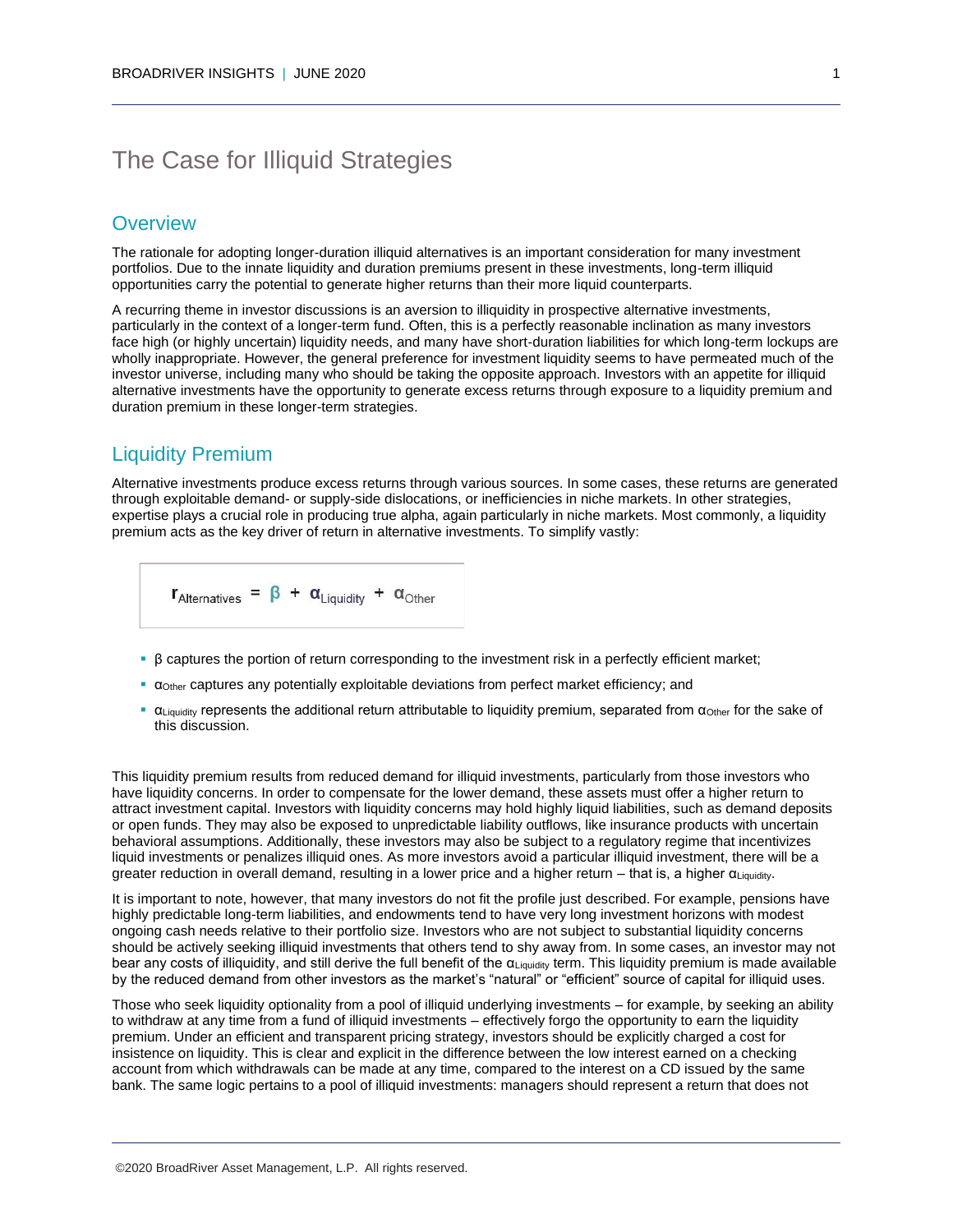include the benefit of  $\alpha_{\text{Liquidity}}$ , as they need to allow for the possibility that they may have to sell the underlying assets to return withdrawn capital.

However, the liquidity cost may instead be implicit. The manager may represent a "base case" forecast of return that assumes no liquidity strain or penalty, effectively betting (or hoping) that no premature sale of assets will be required. However, any scenario in which an investor actually exercises their option to draw liquidity from the pool may force liquidation of the underlying assets, which would bring a reduction in value of the investment, and a return that fails to meet the forecast that was initially portrayed.

## Duration Premium

Duration premium for longer-duration alternatives can complement the liquidity premium. This premium results from a similarly reduced demand, in which many investors, averse to duration risk, may have strict mandates or preferences for shorter terms on their alternative investments.

However, it is important to note that with any expected reinvestment of proceeds in the future, as when a portfolio backs a long duration liability, shortening the duration of alternative investments *increases* duration risk.

This is straightforwardly true in the academic sense – the calculated DV01 (or any other duration risk metric) of the investment portfolio, already lower than that of the liabilities, would be reduced further by the choice of shorterduration investments. This has also played out consistently in practice over the past decade. Rates, especially middle and long tenors, have trended down, while expectations of "normalization" have proved unfounded. Realized reinvestment rates for investment managers have trended down with them, for example, in the form of declining portfolio book yields for many insurance companies. With a shorter duration alternatives allocation, higher yields provided by alternatives are forgone and more reinvestment is required into the already weakening environment.

Referencing back to illiquid investments, there are two key connections to draw. First, liquidity premium can increase with duration, as the aversion to illiquidity is compounded by the longer term over which the investment must be held. This is exactly what an allocator with manageable liquidity risks, and a sufficient investment horizon, should be actively seeking as a reliable source of alpha.

Second, forcing too low a duration cap on a pool of illiquid investments imposes a cost, analogous to the cost imposed by forcing a liquidity option. This cost arises either by obliging the liquidation of illiquid investments at fund term, or by limiting the investment options in the space, or a combination of the two. Though such costs may not be presented explicitly, they will be borne out by the investor.

#### **Conclusion**

Longer-duration illiquid alternatives are an ideal fit for many investment portfolios. Investors with a good understanding of their portfolios' liquidity needs, and an appropriate time horizon, should actively seek out the liquidity and duration premiums these investments can offer. As many market participants expect low nominal returns across traditional asset classes, investors who seek to increase their exposure to illiquid investments benefit from diversifying their drivers of returns in a challenging environment.